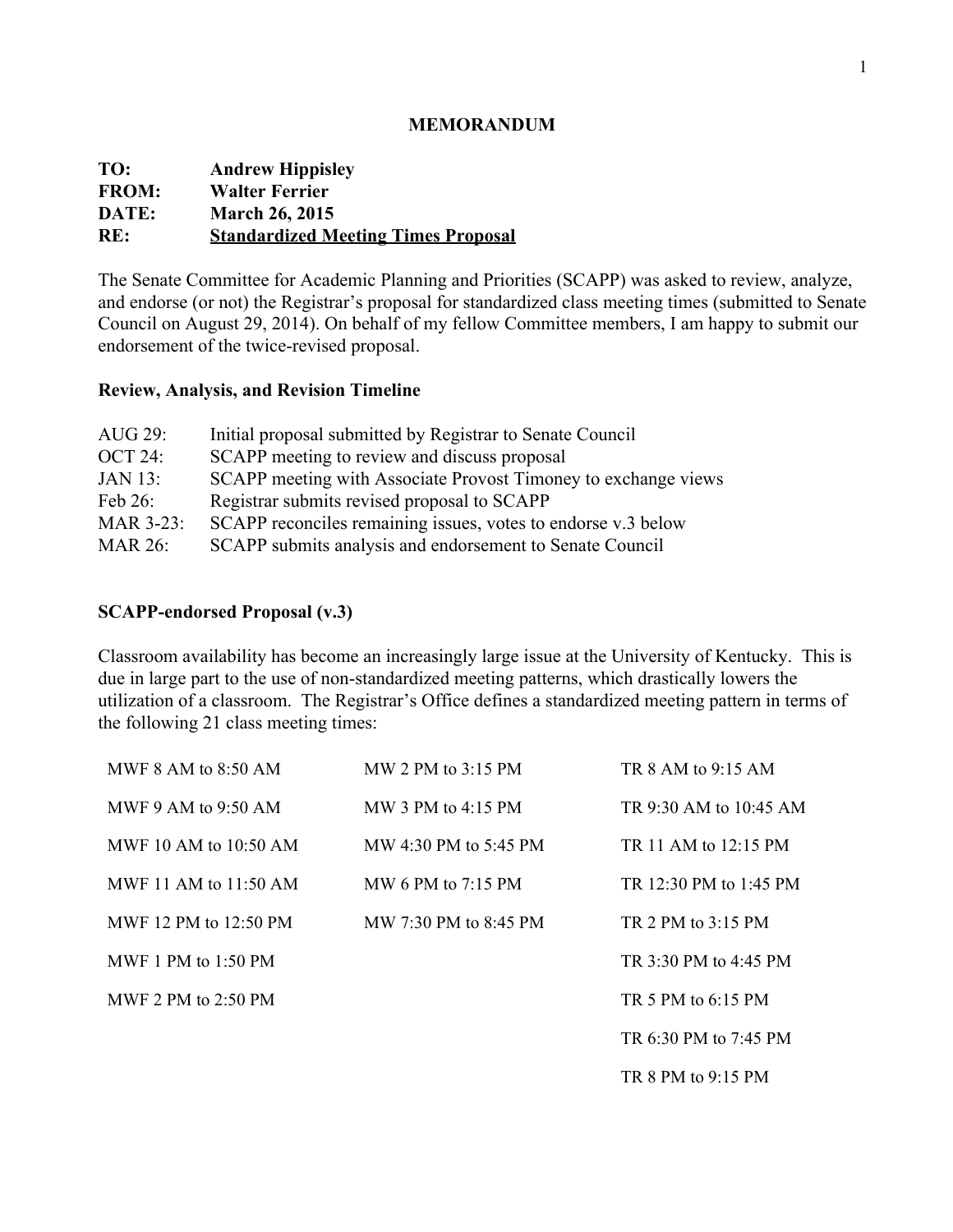All classes that are assigned to any centrally-scheduled classroom are expected to follow the standardized meeting patterns listed below. Requests for exemptions are granted on a semester-by-semester basis, and must be approved by the dean of the college in which the department of the course resides. The instructor of the course must provide a brief justification, in writing, to the college dean. Classes that are assigned to a department-scheduled classroom are strongly encouraged to also follow one of the standardized meeting patterns. This will allow for a more congruent scheduling process for general use, after departments have had their opportunity to schedule their own classrooms. Please note that all professional schools, as well as any academic unit with a clinical or studio, are exempt from using a standardized meeting pattern. Any distance learning classes that require occasional meeting time in a classroom will have to follow one of the following standardized meeting patterns. Instructors or department contacts can contact the Registrar's Office for an available classroom.

#### Unresolved Issue/Concern

Neither the Registrar's revised proposal, nor the SCAPP-endorsed proposal contain language about the procedure by which scheduling priorities and preferences will be established by course level, department, etc. This was articulated in Issue/Concern #5 sent to the Registrar on JAN 13. We hope that Senate Council can provide some perspective on this issue as to whether it is worthy of further attention or pointing to other Senate rules, etc. that speak to this issue.

*5. In instances where conflict occurs, specify how scheduling priorities will be established: e.g., undergrad vs. grad; 200level vs. 400level, and so on.*

### **Registrar's Revision (v.2)**

Classroom availability has become an increasingly large issue at the University of Kentucky. This is due in large part to the use of non-standardized meeting patterns, which drastically lowers the utilization of a classroom. The following 21 standardized meeting patterns were drafted:

| MWF 8 AM to 8:50 AM     | MW 3 PM to $4.15$ PM $*$ | TR $8$ AM to $9.15$ AM |
|-------------------------|--------------------------|------------------------|
| MWF 9 AM to 9:50 AM     | MW 4:30 PM to 5:45 PM    | TR 9:30 AM to 10:45 AM |
| MWF 10 AM to 10:50 AM   | MW 6 PM to $7.15$ PM     | TR 11 AM to 12:15 PM   |
| MWF 11 AM to $11:50$ AM | MW 7:30 PM to 8:45 PM    | TR 12:30 PM to 1:45 PM |
| MWF 12 PM to 12:50 PM   | MW 9 PM to 10:15 PM $**$ | TR 2 PM to 3:15 PM     |
| MWF 1 PM to $1:50$ PM   |                          | TR 3:30 PM to 4:45 PM  |
| MWF 2 PM to $2:50$ PM   |                          | TR 5 PM to $6.15$ PM   |
|                         |                          | TR 6:30 PM to 7:45 PM  |
|                         |                          | TR 8 PM to 9:15 PM     |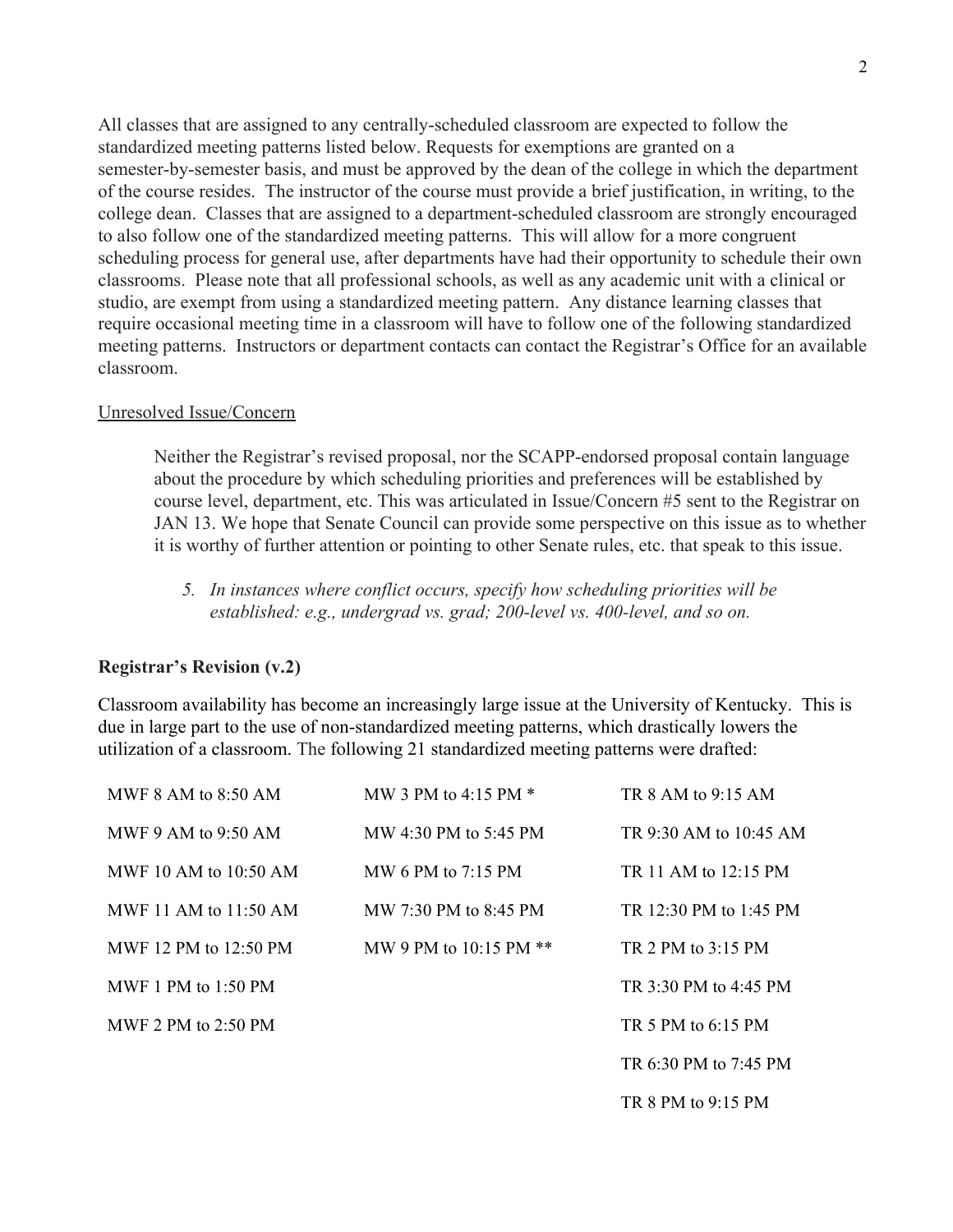All classes that are assigned to any centrally-scheduled classroom are expected to follow on of the standardized meeting patterns listed above. Requests for exemptions are granted on a semester-by-semester basis, and must be approved by the dean of the college in which the department of the course resides. The instructor of the course must provide a brief justification, in writing, to the college dean. Classes that are assigned to a department-scheduled classroom are strongly encouraged to also follow one of the standardized meeting patterns. This will allow for a more congruent scheduling process for general use, after departments have had their opportunity to schedule their own classrooms. Please note that all professional schools, as well as any academic unit with a clinical or studio, are exempt from using a standardized meeting pattern. Any distance learning classes that require occasional meeting time in a classroom will have to follow one of the following standardized meeting patterns. Instructors or department contacts can contact the Registrar's Office for an available classroom.

### Differences between Registrar's v.2 and SCAPP-endorsed v.3

\* *SCAPP was split on whether to begin these 75minute MW afternoon sessions at 2:00 PM or 3:00 PM . The Registrar's classroom utilization rate for the MWF 2:002:50 time slot vs. the MWF* 3:00-3:50 *PM* time slots did not seem significantly different. Our endorsed proposal *above reflects the addition of a MW 2PM to 3:15 PM standardized time slot.*

*\*\* A strong consensus emerged among SCAPP members that the MW 9:0010:15 PM time slot be not only eliminated from the standardized meeting times proposal, but also the broader University class schedule calendar. Hence, our endorsed proposal above reflects the elimination of this late evening time slot.*

#### **SCAPP-requested Revision Issues and Concerns**

SCAPP requests that the Registrar revise the proposal for standardized class meeting times in response to the following issues and concerns:

- 1. The policy apply to all centrally-controlled and department-controlled classroom space. [Professional schools, academic units with a clinical or studio orientation are exempt.]
- 2. Articulate how the policy will apply to: a) synchronous on-line courses that don't require classroom space, but do require time slot lock-in, and b) evening and weekend courses.
- 3. Requests for exemptions are granted on a semester-by-semester basis and must be approved by the dean of the college in which the department (course) resides. Faculty seeking an exemption must provide a brief justification, in writing, to the college dean.
- 4. Create an option for new class times (beginning no sooner than 3:00 p.m.) in the MW schedule for 75-minute class sessions that coincide with the start of each 50-minute class session. For example, a 75-minute class session beginning at  $4:00$  p.m. on a MW would be equivalent to and aligned with two consecutive 50-minute sessions on MW (and F) beginning at 4:00 p.m. and 5:00 p.m., respectively.
- 5. In instances where conflict occurs, specify how scheduling priorities will be established: e.g., undergrad vs. grad; 200-level vs. 400-level, and so on.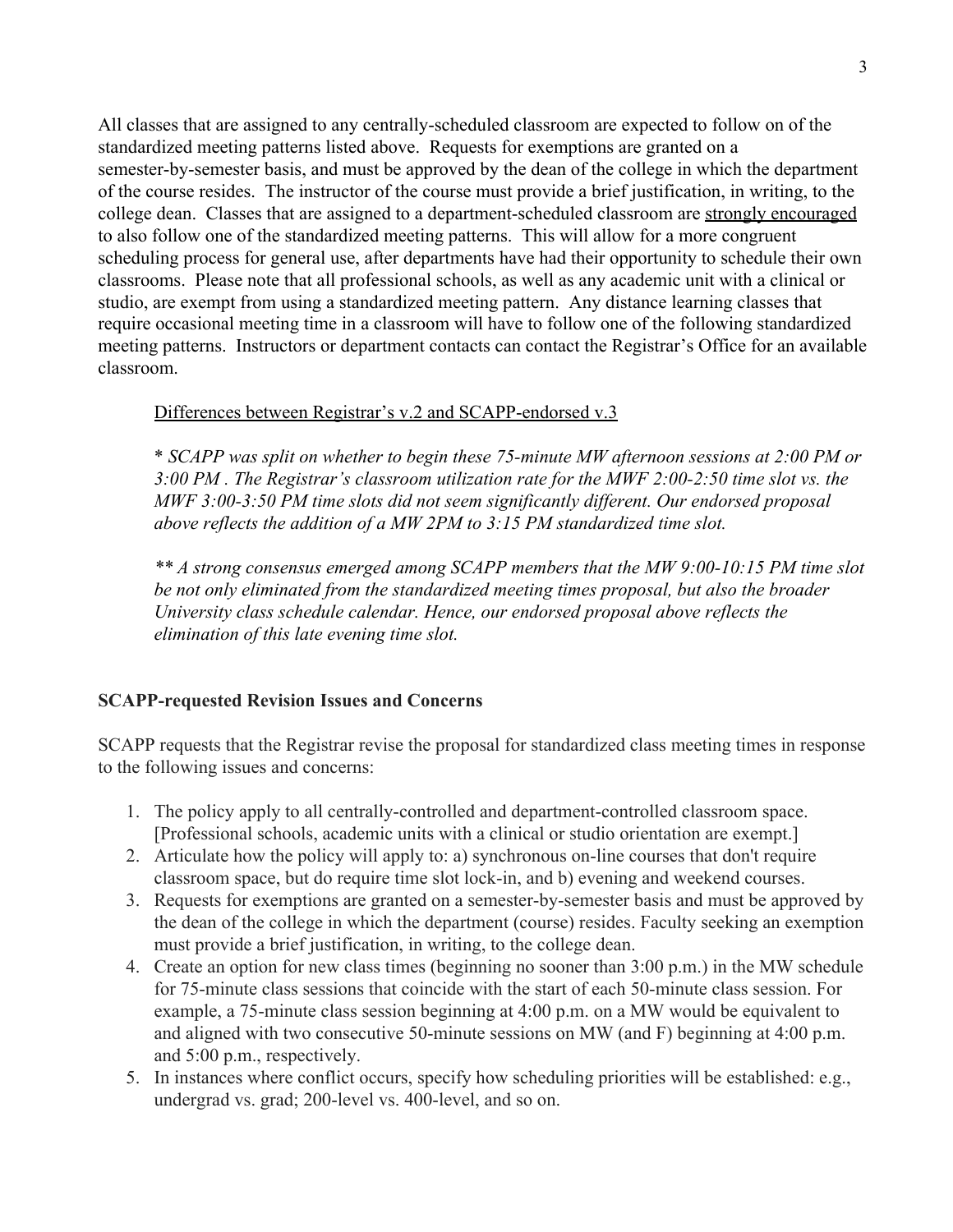6. Other: Provide data related to: a) the prevalence of classroom underutilization by date, by time, by department, etc., b) the prevalence of deviations from the current classroom meeting pattern, and c) other useful data

# **Registrar's Initial Proposal (v.1)**

## **Standardized Meeting Patterns**

Recognized standardized meeting patterns: 50 minutes on Monday, Wednesday, and Friday – 8 AM to 8:50 AM, 9 AM to 9:50 AM, 10 AM to 10:50 AM, 11 AM to 11:50 AM, 12 PM to 12:50 PM, 1 PM to 1:50 PM, 2 PM to 2:50 PM, 3 PM to 3:50 PM, and 4 PM to 4:50 PM. 75 minutes on Tuesday and Thursday – 8 AM to 9:15 AM, 9:30 AM to 10:45 AM, 11 AM to 12:15 PM, 12:30 PM to 1:45 PM, 2 PM to 3:15 PM, and 3:30 PM to 4:45 PM.

All classes that are assigned to any centrally - scheduled classroom are expected to follow one of the standardized meeting patterns listed above. Any classes that are assigned to a department - scheduled classroom are strongly encouraged to use a standard start time. To facilitate the schedule of students, you are strongly encouraged, whenever possible, to also use a standardized end time.

### **Exceptions**

Requests for exceptions are subject to the approval of the Dean of the College in which the department resides, with final approval from the Registrar's Office. Exceptions are specific to the reason for which they are requested, and the specific class for which they are approved. The assignment of a classroom to an exception is subject to classroom availability. Once approved, an exception will remain in effect until the end of the semester in which the approval was given. Any change in the nature of the exception will require submission of a new request. Classes that are offered exclusively for graduate and/or post - baccalaureate professional students are exempt from following standardized meeting patterns.

# **Rational**

Standard meeting patterns allow for maximum access to class offerings for students, and they also facilitate the most efficient use of classrooms. With increased enrollment, standardized meeting patterns also allow for more classes to be taught throughout the week.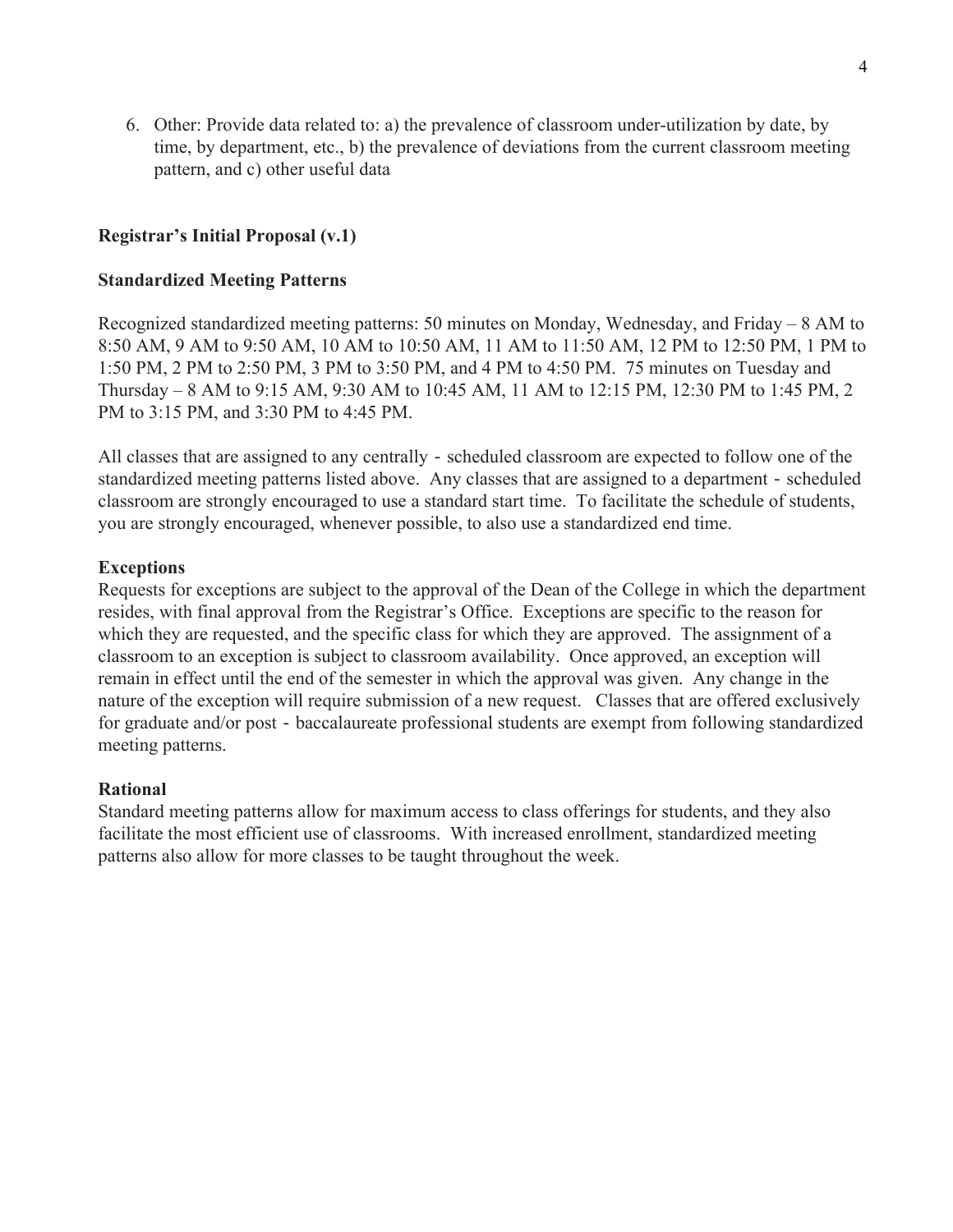## **APPENDIX 1**

## **Registar's Rational for Standardized Meeting Pattern Proposal**

For the past few semesters, classroom availability has become an increasingly large issue at the University of Kentucky. This is due in large part to the use of non-standardized meeting patterns, which drastically lowers the utilization of a classroom. The Registrar's Office defines a standardized meeting pattern as meeting for 50 minutes starting on the hour on Mondays, Wednesdays, and Fridays, or for 75 minutes on Tuesdays and Thursdays. For example, 8 AM to 8:50 AM, 9 AM to 9:50 AM, 10 AM to 10:50 AM, 11 AM to 11:50 AM, 12 PM to 12:50 PM, 1 PM to 1:50 PM, 2 PM to 2:50 PM, 3 PM to 3:50 PM, 4 PM to 4:50 PM, and 5 PM to 5:50 PM would be considered standardized meeting patterns for Mondays, Wednesday, and Fridays. For Tuesdays and Thursdays, standardized meeting patterns would meet 8 AM to 9:15 AM, 9:30 AM to 10:45 AM, 11 AM to 12:15 PM, 12:30 PM to 1:45 PM, 2 PM to 3:15 PM, 3:30 PM to 4:45 PM, and 5 PM to 6:15 PM.

For the Fall 2014 semester, only 56% of all classes followed one of the standardized meeting patterns listed above, which accounted for 63% of all enrolled students. For Spring 2015, 55% of all classes followed a standardized meeting pattern, which accounted for 65% of all enrolled students. Standardized meeting patterns allow for maximum access to class offerings for students, and they also facilitate the most efficient use of classrooms. With increased enrollment, standardized meeting patterns also allow for more classes to be taught throughout the week.

### **Standardized Meeting Pattern Proposal**

After meeting with the Academic Planning and Priorities Committee on January 13, 2015, the Registrar's Office was asked to draft a new set of standardized meeting patterns that contained 75 minute blocks on Monday and Wednesday afternoons. This would leave Friday afternoons free of any meeting patterns, which would allow departments and colleges to hold seminars and other faculty meetings. Class utilization data from Fall 2014 and Spring 2015 suggests that the ideal Friday afternoon cutoff point is 3 PM:

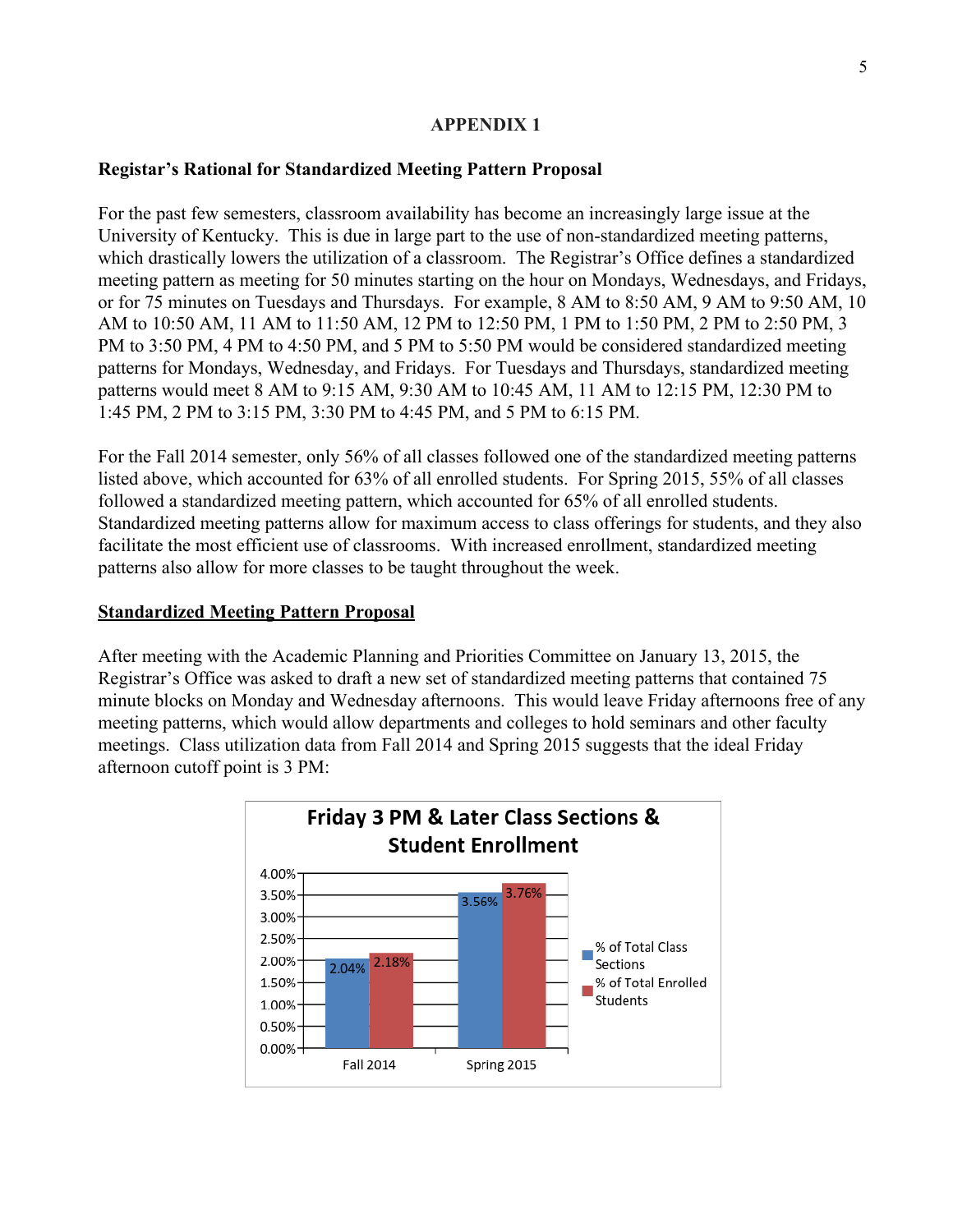A minimal amount of class sections and enrolled students would be impacted, if Friday afternoons from 3 PM and later were blocked off for meetings. In comparison, a 2 PM and later cutoff for would have too much of an impact on class sections and enrolled students:



With the recommendation of a 3 PM cutoff point for Friday afternoons, the following 20 standardized meeting patterns were drafted:

- MWF 8 AM to  $8:50$  AM
- MWF 9 AM to 9:50 AM
- MWF 10 AM to 10:50 AM
- MWF 11 AM to 11:50 AM
- MWF 12 PM to 12:50 PM
- MWF 1 PM to 1:50 PM
- MWF 2 PM to 2:50 PM
- MW 3 PM to 4:15 PM
- MW 4:30 PM to 5:45 PM
- MW 6 PM to 7:15 PM
- MW 7:30 PM to 8:45 PM
- MW 9 PM to 10:15 PM
- TR 8 AM to 9:15 AM
- TR 9:30 AM to 10:45 AM
- TR 11 AM to 12:15 PM
- TR 12:30 PM to 1:45 PM
- TR 2 PM to 3:15 PM
- TR 3:30 PM to 4:45 PM
- TR 5 PM to  $6:15$  PM
- TR 6:30 PM to 7:45 PM
- TR  $8$  PM to  $9:15$  PM

All classes that are assigned to any centrally-scheduled classroom are expected to follow on of the standardized meeting patterns listed above. Requests for exemptions are granted on a semester-by-semester basis, and must be approved by the dean of the college in which the department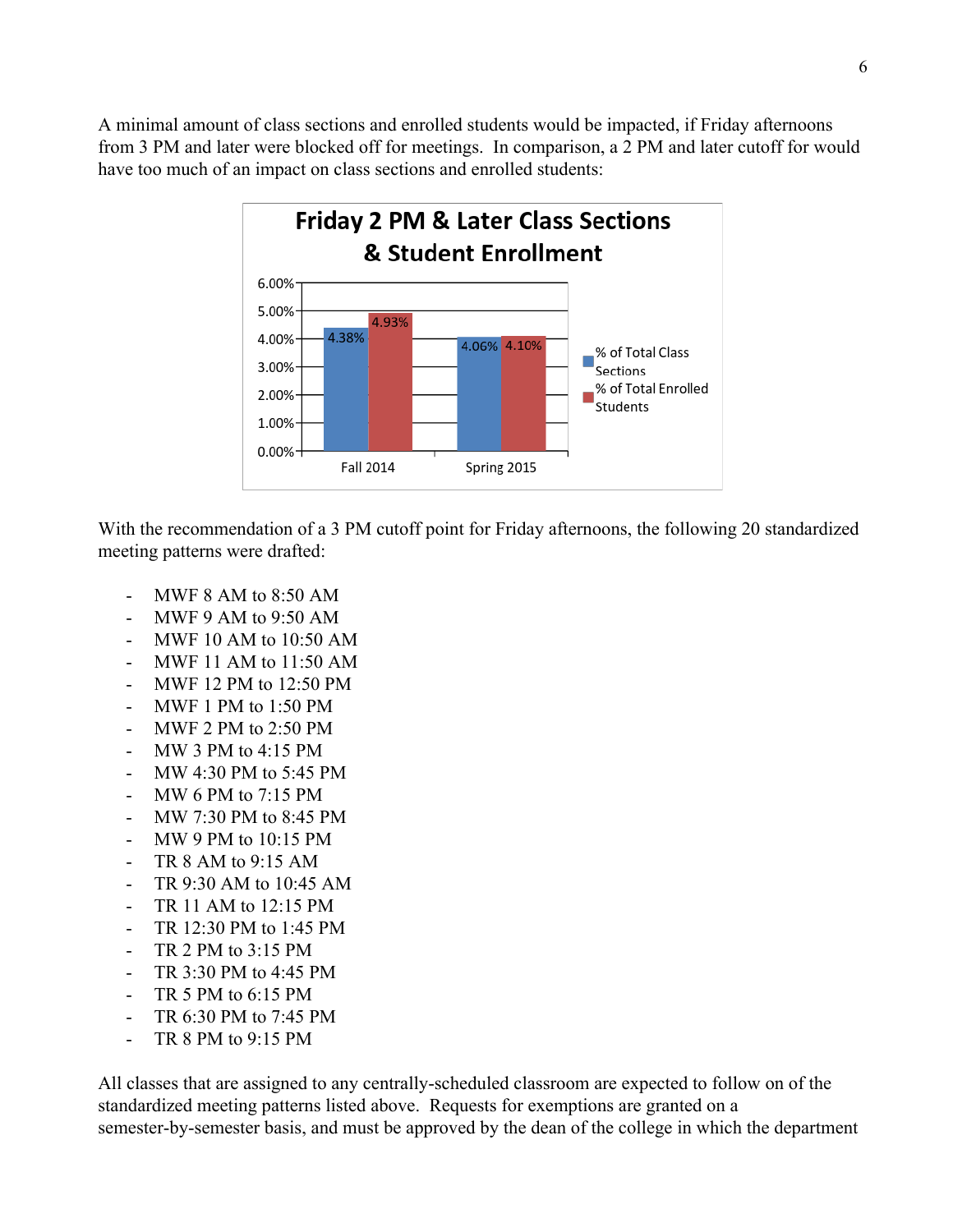of the course resides. The instructor of the course must provide a brief justification, in writing, to the college dean. Classes that are assigned to a department-scheduled classroom are strongly encouraged to also follow one of the standardized meeting patterns. This will allow for a more congruent scheduling process for general use, after departments have had their opportunity to schedule their own classrooms. Please note that all professional schools, as well as any academic unit with a clinical or studio, are exempt from using a standardized meeting pattern. Any distance learning classes that require occasional meeting time in a classroom will have to follow one of the following standardized meeting patterns. Instructors or department contacts can contact the Registrar's Office for an available classroom.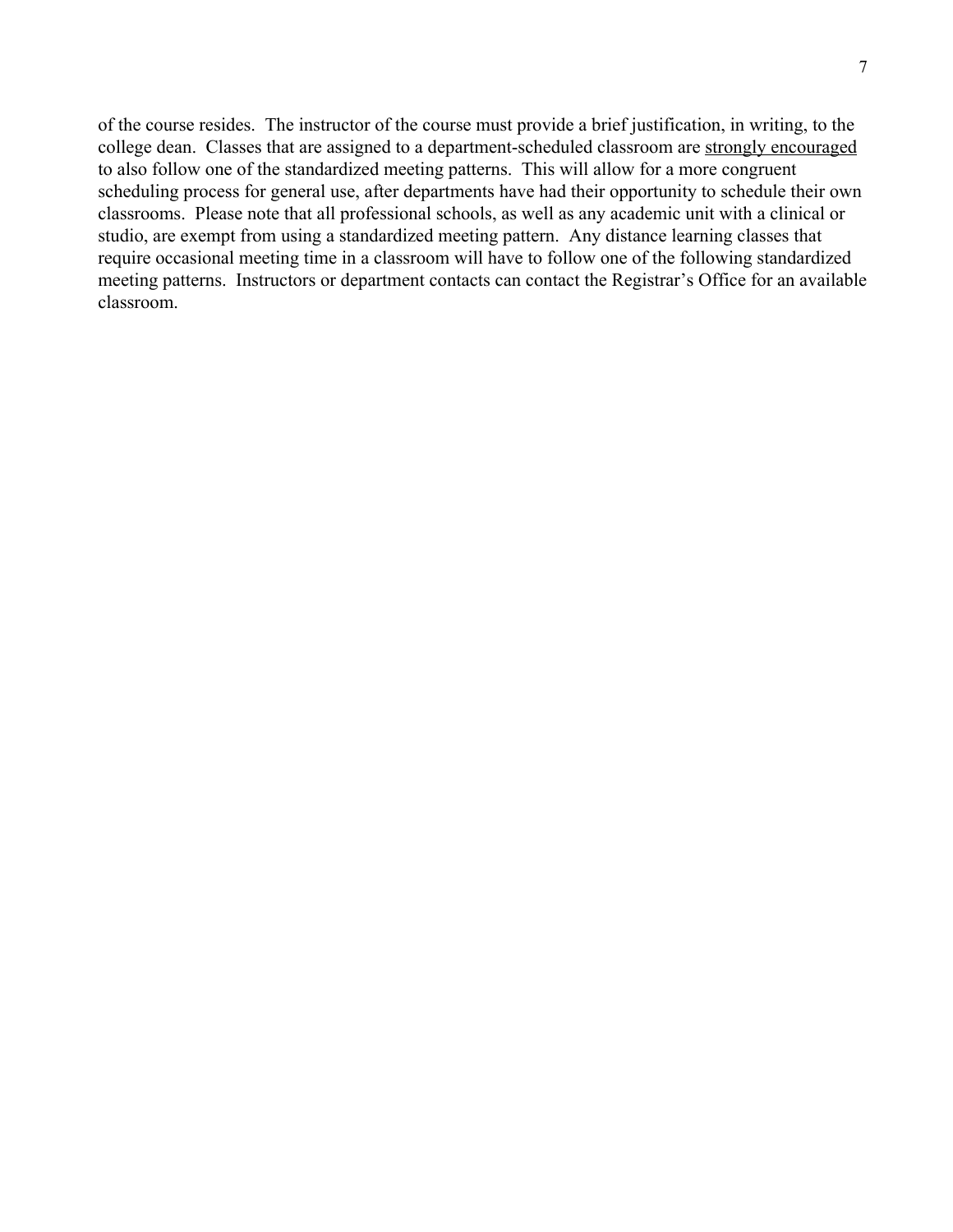## **APPENDIX 2**

| TO:          | <b>Andrew Hippisley</b>                    |
|--------------|--------------------------------------------|
| <b>FROM:</b> | <b>Walter Ferrier</b>                      |
| DATE:        | <b>November 17, 2014</b>                   |
| RE:          | <b>Standardized Meeting Times Proposal</b> |

The Academic Planning and Priorities Committee (AP&P) met on October 24 to review and discuss the proposed Senate rule pertaining to standardized meeting times. Here are the sentiments, issues, and recommendations of the Committee:

*ISSUE 1 Limited duration of proposed time slots*: The current proposal includes nine 50minute time slots following a MWF schedule, and six 75-minute time slots on a TR schedule. The proposed space allocation schedule does not include time slots of longer duration often required for weekly or periodic ad hoc) seminars, faculty/department meetings, and other important activities *for departments and academic units th*at:

- Do not have ready and predictable access to conference room space of a sufficient size
- Do not have sufficient department-controlled classroom space

*Proposal*: For departments that meet the criteria above, classrooms often serve as the best space available. Therefore, we recommend that:

- $\bullet$  A limited number of seminar/meeting-length time slots (e.g., 150-165 minutes) be added to the weekly space allocation schedule
- The Registrar poll department chairs to determine the number of these time slots needed each semester. It is likely that the number of such time slots needed will vary by department and semester.

*ISSUE* 2 – *MWF* **afternoon classes:** Implicit in the Registrar's proposal is the need to utilize available classroom space on Fridays. However, observation and anecdotal evidence suggests that students often avoid registering classes that meet on Friday afternoons (i.e., MWF classes that begin at 2:00, 3:00, or 4:00).

# *Proposal*: We recommend that the schedule be revised to:

- Reduce the number of MWF classes that meet at 2:00, 3:00, or 4:00
- Add MW classes that meet on a timetable similar to TR classes

*ISSUE 3 Exceptions and final approval authority*: The current proposal specifies that the Registrar sets the space allocation schedule each semester. If needed, individual faculty/instructors must submit a request for an exception to his/her Dean which, in turn, must receive final approval from the Registrar. The AP&P is concerned about:

- Final approval authority that rests with the Registrar versus Deans
- The ambiguity of the proposed language of "Any change in the nature of the exception will require submission of a new request." Is this limited to changes in the pedagogical rationale for